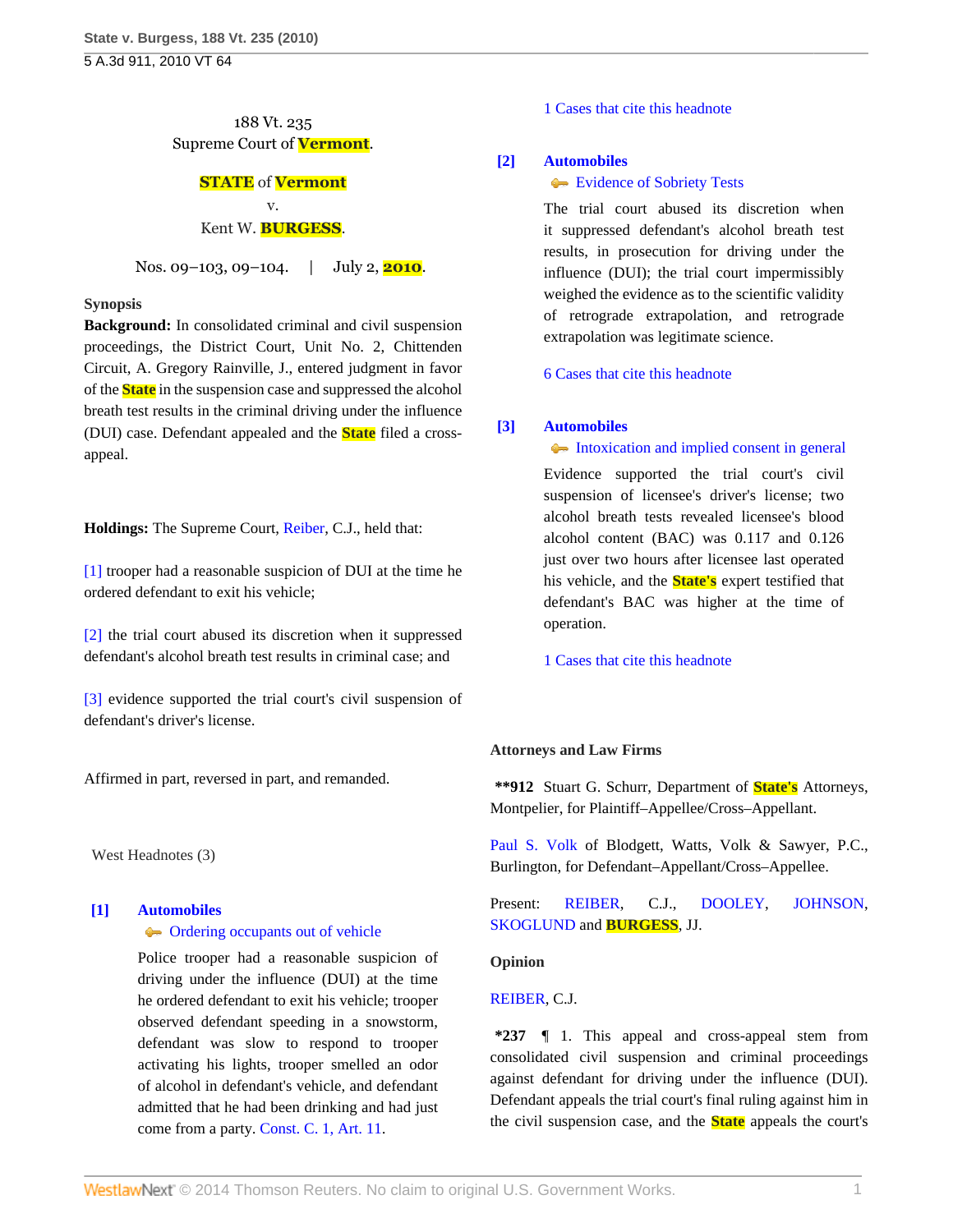interlocutory ruling suppressing the Datamaster breathalyzer test results in the criminal case. Defendant argues that the civil suspension hearing should have been dismissed because: (1) the exit order was not justified by a reasonable suspicion of DUI; and (2) the trial court improperly applied a statutory presumption in reaching its ruling in the civil suspension hearing. The **State** contests these issues and, as crossappellant, argues that the trial court erred in excluding the Datamaster breathalyzer test results from the criminal case. We affirm the trial court's ruling on the civil suspension hearing and reverse the trial court's grant of defendant's motion to suppress the Datamaster breathalyzer test results in the criminal case.

**\*\*913** ¶ 2. At 1:51 a.m. on November 24, 2007, defendant was driving east on **Vermont** Route 15 and passed a **state** trooper traveling in the opposite direction. The trooper clocked defendant going 65 in a 50–mile–per–hour zone. The trooper briefly flashed his blue lights, turned around, caught up with defendant, and followed him for approximately half of a mile before turning his blue lights back on and pulling over defendant. The trooper did not observe any erratic driving while he was following defendant. The trooper was, however, surprised that: (1) defendant did not stop when the trooper first flashed his lights; and (2) when defendant did pull over, he did not pull entirely off the road, but instead remained **\*238** partially within the lane of the road. Defendant argues that he did not know the trooper was pulling him over at first and that his failure to pull entirely off the road is explained by the fact that snowfall had covered the lines of the road and that the shoulder of that section of road was particularly narrow.

¶ 3. After approaching defendant's vehicle, the trooper observed a "moderate odor of alcohol" coming from "within the truck." He could not say whether the alcohol came from defendant, although defendant was the only person in the truck at the time. The trooper noticed that defendant's eyes were watery, but they were not bloodshot. The trooper also noticed that there were two unopened bottles of beer in the vehicle, one in the console and one visibly protruding from the pocket of the jacket that defendant was wearing.<sup>[1](#page-4-0)</sup> In response to questioning from the trooper, defendant **stated** that he was coming from a party and admitted that he had consumed one drink "20 minutes ago."

¶ 4. Suspecting that defendant was intoxicated, the trooper ordered defendant to pull into a nearby driveway and exit his vehicle. The trooper then conducted field sobriety tests. Defendant failed several of those tests. The trooper asked defendant to submit to a preliminary breath test (PBT), and defendant **stated** that he did not know whether he should take it. When defendant finally agreed to submit to a PBT, the trooper refused to allow the test and arrested defendant because, according to the trooper, he already "had enough clues to ask for an evidentiary test at that point." After being arrested, defendant was brought to a police station and, roughly two hours and eight minutes since last operating his vehicle, he was given a Datamaster breathalyzer test, indicating a blood alcohol content (BAC) of 0.126 at 3:59 a.m. and 0.117 at 4:02 a.m. The **State** has stipulated that these test results were "generated outside two hours from the time of operation."

¶ 5. In the proceedings before the trial court, defendant filed motions to suppress and dismiss. The court held a hearing, which involved two main issues. One part of the hearing addressed the appropriateness of the exit order, which the court concluded was justified. The other part of the hearing was effectively a *[Daubert](http://www.westlaw.com/Link/Document/FullText?findType=Y&serNum=1993130674&originationContext=document&vr=3.0&rs=cblt1.0&transitionType=DocumentItem&contextData=(sc.Search))* **\*239** hearing on the scientific validity of retrograde extrapolation—the process for determining defendant's BAC at the time of operation based on a test taken more than two hours later. The court concluded that "in this particular case, there is insufficient information in evidence regarding the Defendant's conduct during the period of time in question prior to the stop for an expert to make a valid retrograde extrapolation to the time of operation." The court **\*\*914** held that "in the criminal context" it was not convinced of the accuracy and reliability of retrograde extrapolations, and the court therefore concluded that "the Datamaster test result is not admissible and is suppressed." See generally *[Daubert v. Merrell Dow](http://www.westlaw.com/Link/Document/FullText?findType=Y&serNum=1993130674&pubNum=708&originationContext=document&vr=3.0&rs=cblt1.0&transitionType=DocumentItem&contextData=(sc.Search)) Pharms., Inc.,* [509 U.S. 579, 113 S.Ct. 2786, 125 L.Ed.2d 469](http://www.westlaw.com/Link/Document/FullText?findType=Y&serNum=1993130674&pubNum=708&originationContext=document&vr=3.0&rs=cblt1.0&transitionType=DocumentItem&contextData=(sc.Search)) [\(1993\)](http://www.westlaw.com/Link/Document/FullText?findType=Y&serNum=1993130674&pubNum=708&originationContext=document&vr=3.0&rs=cblt1.0&transitionType=DocumentItem&contextData=(sc.Search)) (delineating test for admissibility of expert testimony).

<span id="page-1-1"></span><span id="page-1-0"></span>¶ 6. In the civil suspension hearing, on the other hand, the court relied on retrograde analysis of the Datamaster test results.  $^2$  $^2$  The court held that, although defendant's test results were obtained outside of the two-hour statutory window, they could be related back to the two-hour window to trigger a statutory presumption that defendant's BAC was 0.08 or higher at the time of operation. Finding this presumption unrebutted, the court ruled in favor of the **State** in the civil suspension hearing.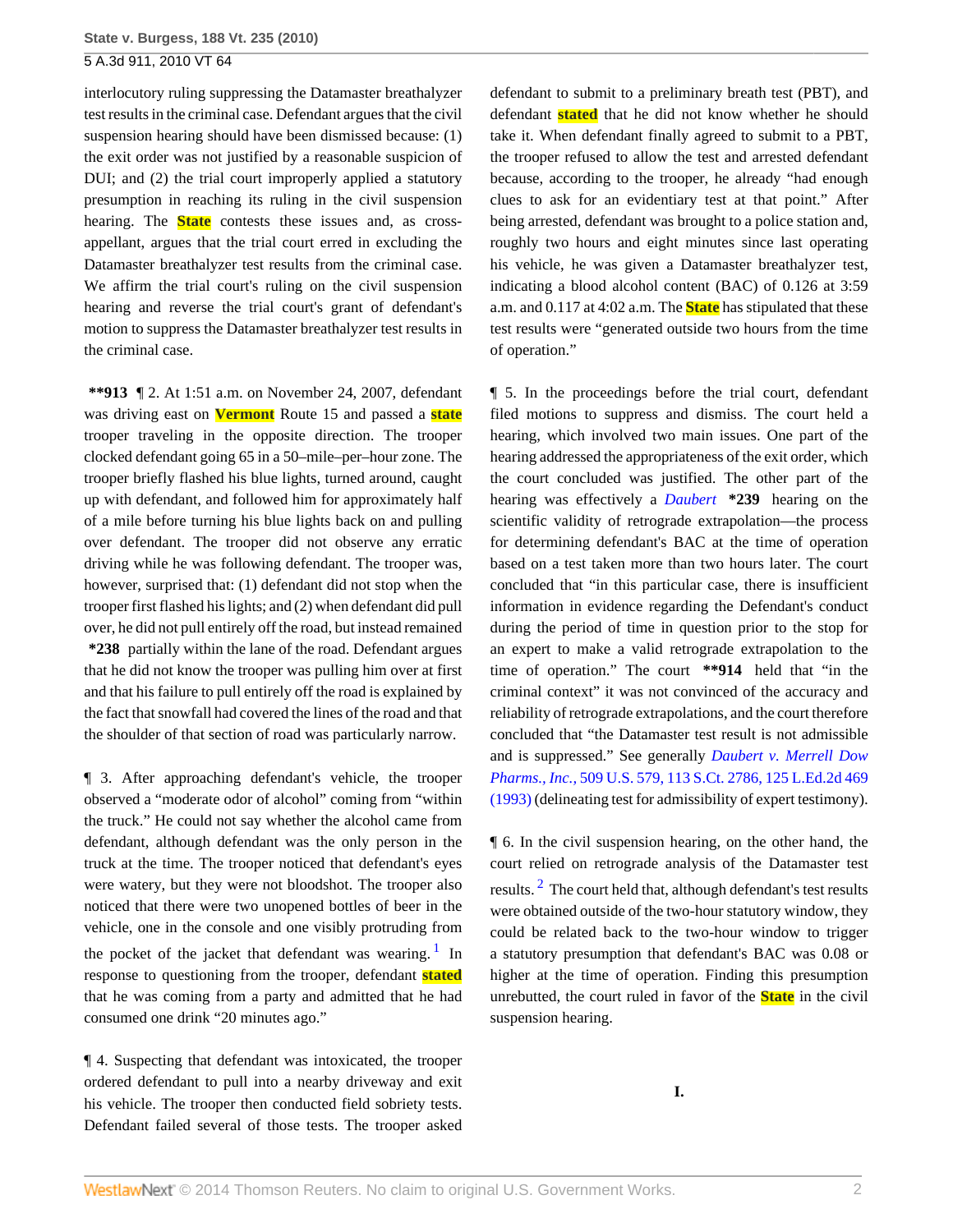<span id="page-2-2"></span><span id="page-2-0"></span>**[\[1\]](#page-0-0)** ¶ 7. Defendant first argues that the trooper did not have a reasonable suspicion of DUI at the time he ordered defendant to exit his vehicle.<sup>[3](#page-4-2)</sup> The trial court held that the trooper's exit order was justified. We agree with the trial court that the trooper's exit order did not violate defendant's constitutional rights.

¶ 8. Although the United **States** Supreme Court has interpreted the Fourth Amendment to the United **States** Constitution as allowing exit orders in automobile stops as a **\*240** matter of course, *[Pennsylvania v. Mimms,](http://www.westlaw.com/Link/Document/FullText?findType=Y&serNum=1978145388&pubNum=708&originationContext=document&vr=3.0&rs=cblt1.0&transitionType=DocumentItem&contextData=(sc.Search))* 434 U.S. [106, 111, 98 S.Ct. 330, 54 L.Ed.2d 331 \(1977\)](http://www.westlaw.com/Link/Document/FullText?findType=Y&serNum=1978145388&pubNum=708&originationContext=document&vr=3.0&rs=cblt1.0&transitionType=DocumentItem&contextData=(sc.Search)), we have held that Article 11 of the **Vermont** Constitution requires particular justification for an exit order, *State [v. Sprague,](http://www.westlaw.com/Link/Document/FullText?findType=Y&serNum=2003175489&pubNum=162&originationContext=document&vr=3.0&rs=cblt1.0&transitionType=DocumentItem&contextData=(sc.Search))* 2003 **VT** 20, ¶¶ 13–20, 175 **Vt**[. 123, 824 A.2d 539](http://www.westlaw.com/Link/Document/FullText?findType=Y&serNum=2003175489&pubNum=162&originationContext=document&vr=3.0&rs=cblt1.0&transitionType=DocumentItem&contextData=(sc.Search)) (rejecting the *[Mimms](http://www.westlaw.com/Link/Document/FullText?findType=Y&serNum=1978145388&originationContext=document&vr=3.0&rs=cblt1.0&transitionType=DocumentItem&contextData=(sc.Search))* analysis). In *[Sprague,](http://www.westlaw.com/Link/Document/FullText?findType=Y&serNum=2003175489&originationContext=document&vr=3.0&rs=cblt1.0&transitionType=DocumentItem&contextData=(sc.Search))* we noted that "the test to determine whether an exit order was justified under Article 11 is whether the objective facts and circumstances would support a reasonable suspicion that the safety of the officer, or of others, was at risk or that a crime has been committed." *[Id.](http://www.westlaw.com/Link/Document/FullText?findType=Y&serNum=2003175489&originationContext=document&vr=3.0&rs=cblt1.0&transitionType=DocumentItem&contextData=(sc.Search))* [¶ 16.](http://www.westlaw.com/Link/Document/FullText?findType=Y&serNum=2003175489&originationContext=document&vr=3.0&rs=cblt1.0&transitionType=DocumentItem&contextData=(sc.Search)) Thus, here the question is whether the objective facts and circumstances supported a reasonable, articulable suspicion of DUI. [4](#page-4-3)

<span id="page-2-3"></span>¶ 9. Here, the trooper based his exit order on defendant's "bad judgment with speeding in a snowstorm, [being] slow to respond and pull over ..., odor of alcohol, [and] watery eyes," combined with defendant's admissions that "he had been drinking" and "had come from a party." Two **\*\*915** recent cases from this Court make clear that the officer's exit order was justified here: regardless of whether speeding in a snowstorm or being slow to pull over can properly be considered factors in the analysis, or whether the trooper could also properly consider the unopened bottles of beer in places such as defendant's jacket pocket and the center console, the factors of an odor of alcohol, defendant's admission to drinking, and the appearance of watery eyes are sufficient indicia of DUI to validate an exit order. See *[State](http://www.westlaw.com/Link/Document/FullText?findType=Y&serNum=2020093264&pubNum=162&originationContext=document&vr=3.0&rs=cblt1.0&transitionType=DocumentItem&contextData=(sc.Search)) v. Mara,* 2009 **VT** 96A, ¶ 12, 186 **Vt**[. 389, 987 A.2d 939](http://www.westlaw.com/Link/Document/FullText?findType=Y&serNum=2020093264&pubNum=162&originationContext=document&vr=3.0&rs=cblt1.0&transitionType=DocumentItem&contextData=(sc.Search)) (holding that "the odor of alcohol, admission to drinking, and watery and bloodshot eyes" were enough to create reasonable suspicion of DUI to allow the trooper to administer a PBT); *Santimore,* 2009 **VT** [104, ¶ 11, 987 A.2d 332](http://www.westlaw.com/Link/Document/FullText?findType=Y&serNum=2020370515&pubNum=162&originationContext=document&vr=3.0&rs=cblt1.0&transitionType=DocumentItem&contextData=(sc.Search)) (reaching same conclusion based on these same factors). Although defendant argues that his admission to drinking was only an admission to having had one beer, we noted in *[Mara](http://www.westlaw.com/Link/Document/FullText?findType=Y&serNum=2020093264&originationContext=document&vr=3.0&rs=cblt1.0&transitionType=DocumentItem&contextData=(sc.Search))* that "a driver's mere assertion that he has not drunk to excess **\*241** need not be accepted at face value by an officer who observes other indicia of impairment." 2009 **VT** [96A, ¶ 9, 987 A.2d 939.](http://www.westlaw.com/Link/Document/FullText?findType=Y&serNum=2020093264&pubNum=162&originationContext=document&vr=3.0&rs=cblt1.0&transitionType=DocumentItem&contextData=(sc.Search))

Indeed, in *[Mara,](http://www.westlaw.com/Link/Document/FullText?findType=Y&serNum=2020093264&originationContext=document&vr=3.0&rs=cblt1.0&transitionType=DocumentItem&contextData=(sc.Search))* the defendant admitted only to having had two beers, and the defendant in *[Santimore](http://www.westlaw.com/Link/Document/FullText?findType=Y&serNum=2020370515&originationContext=document&vr=3.0&rs=cblt1.0&transitionType=DocumentItem&contextData=(sc.Search))* admitted only to having had one beer, and we held that the exit orders were justified in both of those cases.

#### **II.**

<span id="page-2-1"></span>**[\[2\]](#page-0-1)** ¶ 10. We next address the **State's** cross-appeal to determine whether the trial court abused its discretion in granting defendant's motion to suppress the results of the Datamaster breathalyzer test. Here, because the trial court improperly engaged in weighing the evidence, rather than limiting its analysis to a determination of the admissibility of the evidence, and because retrograde extrapolation is legitimate science, we hold that the trial court abused its discretion by suppressing this evidence. See *[985 Assocs.,](http://www.westlaw.com/Link/Document/FullText?findType=Y&serNum=2015174067&pubNum=162&originationContext=document&vr=3.0&rs=cblt1.0&transitionType=DocumentItem&contextData=(sc.Search)) [Ltd. v. Daewoo Elecs. Am., Inc.,](http://www.westlaw.com/Link/Document/FullText?findType=Y&serNum=2015174067&pubNum=162&originationContext=document&vr=3.0&rs=cblt1.0&transitionType=DocumentItem&contextData=(sc.Search))* 2008 **VT** 14, ¶ 10, 183 **Vt**. [208, 945 A.2d 381](http://www.westlaw.com/Link/Document/FullText?findType=Y&serNum=2015174067&pubNum=162&originationContext=document&vr=3.0&rs=cblt1.0&transitionType=DocumentItem&contextData=(sc.Search)) ("Given the general approach of the rules of evidence of relaxing the traditional barriers to 'opinion' testimony, the trial court's inquiry into expert testimony should primarily focus on excluding 'junk science'—because of its potential to confuse or mislead the trier of fact—rather than serving as a preliminary inquiry into the merits of the case." (quotations and citations omitted)).

¶ 11. We have previously held that reviewing for abuse of discretion does not prevent us from "engag[ing] in a substantial and thorough analysis of the trial court's decision and order to ensure that the trial judge's decision was in accordance with *[Daubert](http://www.westlaw.com/Link/Document/FullText?findType=Y&serNum=1993130674&originationContext=document&vr=3.0&rs=cblt1.0&transitionType=DocumentItem&contextData=(sc.Search))* and our applicable precedents." *[USGen New Eng., Inc. v. Town of Rockingham,](http://www.westlaw.com/Link/Document/FullText?findType=Y&serNum=2005115258&pubNum=162&originationContext=document&vr=3.0&rs=cblt1.0&transitionType=DocumentItem&contextData=(sc.Search))* 2004 **VT** 90, ¶ 24, 177 **Vt**[. 193, 862 A.2d 269](http://www.westlaw.com/Link/Document/FullText?findType=Y&serNum=2005115258&pubNum=162&originationContext=document&vr=3.0&rs=cblt1.0&transitionType=DocumentItem&contextData=(sc.Search)) (quotation omitted).

¶ 12. This Court has on several occasions "emphasize[d] ... that *[Daubert](http://www.westlaw.com/Link/Document/FullText?findType=Y&serNum=1993130674&originationContext=document&vr=3.0&rs=cblt1.0&transitionType=DocumentItem&contextData=(sc.Search))* presents an admissibility standard only." *[Id.](http://www.westlaw.com/Link/Document/FullText?findType=Y&serNum=2005115258&originationContext=document&vr=3.0&rs=cblt1.0&transitionType=DocumentItem&contextData=(sc.Search))* [¶ 19.](http://www.westlaw.com/Link/Document/FullText?findType=Y&serNum=2005115258&originationContext=document&vr=3.0&rs=cblt1.0&transitionType=DocumentItem&contextData=(sc.Search)) The *[Daubert](http://www.westlaw.com/Link/Document/FullText?findType=Y&serNum=1993130674&originationContext=document&vr=3.0&rs=cblt1.0&transitionType=DocumentItem&contextData=(sc.Search))* Court itself noted that "[v]igorous cross-examination, presentation of contrary evidence, and careful instruction on the burden of proof are the traditional and appropriate means of attacking shaky but admissible evidence." [509 U.S. at 596, 113 S.Ct. 2786.](http://www.westlaw.com/Link/Document/FullText?findType=Y&serNum=1993130674&pubNum=708&originationContext=document&vr=3.0&rs=cblt1.0&transitionType=DocumentItem&contextData=(sc.Search)) This Court has similarly **stated** that "to tease out deficiencies of expert testimony, opponents should attack testimony of this nature through the adversarial process," rather than through excluding the evidence altogether. **\*242** *[In re JAM Golf,](http://www.westlaw.com/Link/Document/FullText?findType=Y&serNum=2016809829&pubNum=162&originationContext=document&vr=3.0&rs=cblt1.0&transitionType=DocumentItem&contextData=(sc.Search)) LLC,* 2008 **VT** 110, ¶ 9, 185 **Vt**[. 201, 969 A.2d 47.](http://www.westlaw.com/Link/Document/FullText?findType=Y&serNum=2016809829&pubNum=162&originationContext=document&vr=3.0&rs=cblt1.0&transitionType=DocumentItem&contextData=(sc.Search)) Along these same lines, we have noted on several occasions that we adopted *[Daubert](http://www.westlaw.com/Link/Document/FullText?findType=Y&serNum=1993130674&originationContext=document&vr=3.0&rs=cblt1.0&transitionType=DocumentItem&contextData=(sc.Search))* because it allowed a more liberal standard for admitting evidence. *State v. Tester,* 2009 **VT** [3, ¶ 18, 185](http://www.westlaw.com/Link/Document/FullText?findType=Y&serNum=2017978235&pubNum=162&originationContext=document&vr=3.0&rs=cblt1.0&transitionType=DocumentItem&contextData=(sc.Search))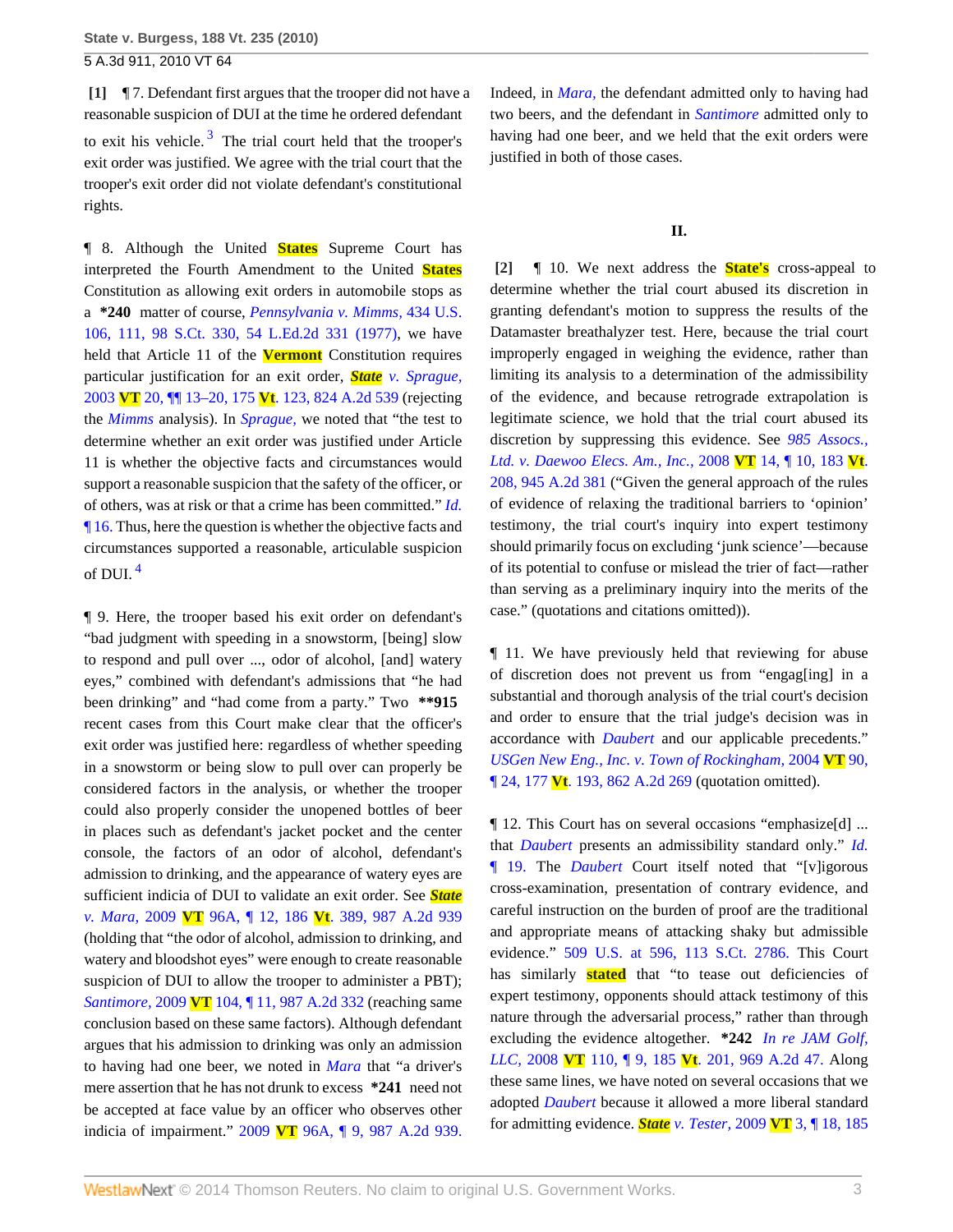## **Vt**[. 241, 968 A.2d 895;](http://www.westlaw.com/Link/Document/FullText?findType=Y&serNum=2017978235&pubNum=162&originationContext=document&vr=3.0&rs=cblt1.0&transitionType=DocumentItem&contextData=(sc.Search)) **\*\*916** *[Daewoo,](http://www.westlaw.com/Link/Document/FullText?findType=Y&serNum=2015174067&pubNum=162&originationContext=document&vr=3.0&rs=cblt1.0&transitionType=DocumentItem&contextData=(sc.Search))* 2008 **VT** 14, ¶ 9, 183 **Vt**[. 208, 945 A.2d 381.](http://www.westlaw.com/Link/Document/FullText?findType=Y&serNum=2015174067&pubNum=162&originationContext=document&vr=3.0&rs=cblt1.0&transitionType=DocumentItem&contextData=(sc.Search))

¶ 13. Here, we recognize that the trial court had good reasons for questioning the validity of the **State's** retrograde extrapolation analysis. In particular, the court was concerned that the **State** simply did not have enough information to make an accurate analysis. We conclude, however, that the court's concerns relate to the proper weight to be afforded the evidence, not whether the evidence is admissible in the first place. See, e.g., *Daewoo,* 2008 **VT** [14, ¶ 16, 183](http://www.westlaw.com/Link/Document/FullText?findType=Y&serNum=2015174067&pubNum=162&originationContext=document&vr=3.0&rs=cblt1.0&transitionType=DocumentItem&contextData=(sc.Search)) **Vt**. 208, 945 [A.2d 381](http://www.westlaw.com/Link/Document/FullText?findType=Y&serNum=2015174067&pubNum=162&originationContext=document&vr=3.0&rs=cblt1.0&transitionType=DocumentItem&contextData=(sc.Search)) (holding that as long as scientific evidence "has a sound factual and methodological basis and is relevant to the issues at hand, it is within the purview of the trier of fact to assess its credibility and determine the weight to be assigned to it").

¶ 14. The **State** argues, and we agree, that **Vermont** courts have accepted evidence regarding retrograde extrapolation for a number of decades. Indeed, in **Vermont**, we have to accept such evidence in the criminal context because " 'relation back' testimony is *necessary* to establish the defendant's blood alcohol content at the time of actual operation." *State v. Dumont,* 146 **Vt**[. 252, 254, 499 A.2d](http://www.westlaw.com/Link/Document/FullText?findType=Y&serNum=1985153964&pubNum=162&fi=co_pp_sp_162_789&originationContext=document&vr=3.0&rs=cblt1.0&transitionType=DocumentItem&contextData=(sc.Search)#co_pp_sp_162_789) [787, 789 \(1985\)](http://www.westlaw.com/Link/Document/FullText?findType=Y&serNum=1985153964&pubNum=162&fi=co_pp_sp_162_789&originationContext=document&vr=3.0&rs=cblt1.0&transitionType=DocumentItem&contextData=(sc.Search)#co_pp_sp_162_789) (emphasis added). By contrast, in a number of other **states**, retrograde extrapolation is not required. See, e.g., *Commonwealth v. Wirth,* [936 S.W.2d 78, 83 \(Ky.1996\)](http://www.westlaw.com/Link/Document/FullText?findType=Y&serNum=1996221102&pubNum=713&fi=co_pp_sp_713_83&originationContext=document&vr=3.0&rs=cblt1.0&transitionType=DocumentItem&contextData=(sc.Search)#co_pp_sp_713_83) (noting that "in most cases the delay will favor the defendant by producing a lower reading" and holding that retrograde extrapolation is not required); *[Commonwealth v. Colturi,](http://www.westlaw.com/Link/Document/FullText?findType=Y&serNum=2011976147&pubNum=578&fi=co_pp_sp_578_503&originationContext=document&vr=3.0&rs=cblt1.0&transitionType=DocumentItem&contextData=(sc.Search)#co_pp_sp_578_503)* [448 Mass. 809, 864 N.E.2d 498, 503–04 \(2007\)](http://www.westlaw.com/Link/Document/FullText?findType=Y&serNum=2011976147&pubNum=578&fi=co_pp_sp_578_503&originationContext=document&vr=3.0&rs=cblt1.0&transitionType=DocumentItem&contextData=(sc.Search)#co_pp_sp_578_503) (holding that "[e]xpert testimony on retrograde extrapolation is not a prerequisite to the admissibility of breathalyzer results," provided that the test was conducted "within a reasonable time of the operation of [the] motor vehicle" and that "the passage of up to three hours between testing and operation is a reasonable time for this purpose"). Thus, retrograde extrapolation in general cannot be excluded under *[Daubert.](http://www.westlaw.com/Link/Document/FullText?findType=Y&serNum=1993130674&originationContext=document&vr=3.0&rs=cblt1.0&transitionType=DocumentItem&contextData=(sc.Search))*

¶ 15. Although retrograde extrapolation is generally considered to meet the admissibility requirements of *[Daubert,](http://www.westlaw.com/Link/Document/FullText?findType=Y&serNum=1993130674&originationContext=document&vr=3.0&rs=cblt1.0&transitionType=DocumentItem&contextData=(sc.Search))* defendant argues that we should nevertheless exclude such evidence here. According to defendant, the testimony from the **State's** expert is **\*243** unreliable because it fails to take into consideration a number of important factors, such as the amount of food defendant ate and his drinking pattern before operation. The trial court agreed and noted that "[i]nformation critical to this calculation would include the amount and time of food, if any, consumed at or near the period of time the Defendant consumed alcohol and it must be known when the Defendant commenced drinking and stopped drinking and the total number and type of drinks consumed." Though the court was correct that this information would undoubtedly make for a more accurate analysis, that is an issue that goes to the weight of the evidence, and the court went too far in holding that the test results here were unreliable as a matter of law. See, e.g., *People v. Wager,* [460 Mich. 118, 594 N.W.2d 487,](http://www.westlaw.com/Link/Document/FullText?findType=Y&serNum=1999142075&pubNum=595&fi=co_pp_sp_595_491&originationContext=document&vr=3.0&rs=cblt1.0&transitionType=DocumentItem&contextData=(sc.Search)#co_pp_sp_595_491) [491 \(1999\)](http://www.westlaw.com/Link/Document/FullText?findType=Y&serNum=1999142075&pubNum=595&fi=co_pp_sp_595_491&originationContext=document&vr=3.0&rs=cblt1.0&transitionType=DocumentItem&contextData=(sc.Search)#co_pp_sp_595_491) (admitting BAC test results that were taken more than two hours after operation and holding that "[t]o the extent that the passage of time reduces the probative value of the test, the diminution goes to weight, not admissibility, and is for the parties to argue before the finder of fact").

¶ 16. As the Kentucky Supreme Court noted in *[Wirth,](http://www.westlaw.com/Link/Document/FullText?findType=Y&serNum=1996221102&originationContext=document&vr=3.0&rs=cblt1.0&transitionType=DocumentItem&contextData=(sc.Search))* many of the facts needed to make retrograde extrapolation as accurate as possible, including the food and drinking patterns that the trial court held to be "critical" here, are facts that are "known only to the defendant." [936 S.W.2d at 84.](http://www.westlaw.com/Link/Document/FullText?findType=Y&serNum=1996221102&pubNum=713&fi=co_pp_sp_713_84&originationContext=document&vr=3.0&rs=cblt1.0&transitionType=DocumentItem&contextData=(sc.Search)#co_pp_sp_713_84) Thus, if we were to affirm the trial court's ruling here, the practical **\*\*917** effect would be to create a bright-line rule that would exclude the relation-back of breathalyzer test results anytime a defendant withheld information that only he knew regarding his eating and drinking patterns. In those situations, the trial court's ruling that information on food and drinking patterns is "critical," taken to its logical conclusion, would even exclude test results taken shortly after operation that revealed a BAC that was many times higher than the legal limit—results that all but guarantee that the defendant was intoxicated at the time of operation, regardless of his eating and drinking patterns. Such a rule is untenable and cannot be reconciled with the limited analysis required under *[Daubert](http://www.westlaw.com/Link/Document/FullText?findType=Y&serNum=1993130674&originationContext=document&vr=3.0&rs=cblt1.0&transitionType=DocumentItem&contextData=(sc.Search))* for determining the admissibility of evidence.

¶ 17. In summary, the trial court specifically weighed one expert against another, rather than engaging in a more limited *[Daubert](http://www.westlaw.com/Link/Document/FullText?findType=Y&serNum=1993130674&originationContext=document&vr=3.0&rs=cblt1.0&transitionType=DocumentItem&contextData=(sc.Search))* analysis. Though defendant is free to argue to the jury that it should not rely on a retrograde extrapolation that failed to take these factors into account, this is a classic battle of the experts **\*244** that should be played out for the finder of fact, not excluded as a matter of law pretrial. See, e.g., *[Wager,](http://www.westlaw.com/Link/Document/FullText?findType=Y&serNum=1999142075&pubNum=595&fi=co_pp_sp_595_491&originationContext=document&vr=3.0&rs=cblt1.0&transitionType=DocumentItem&contextData=(sc.Search)#co_pp_sp_595_491)* [594 N.W.2d at 491.](http://www.westlaw.com/Link/Document/FullText?findType=Y&serNum=1999142075&pubNum=595&fi=co_pp_sp_595_491&originationContext=document&vr=3.0&rs=cblt1.0&transitionType=DocumentItem&contextData=(sc.Search)#co_pp_sp_595_491) For these reasons, the trial court erred in excluding the Datamaster breathalyzer test results.

#### **III.**

<span id="page-3-0"></span>**[\[3\]](#page-0-2)** ¶ 18. Finally, we turn to the trial court's ruling on the merits against defendant in the civil suspension hearing.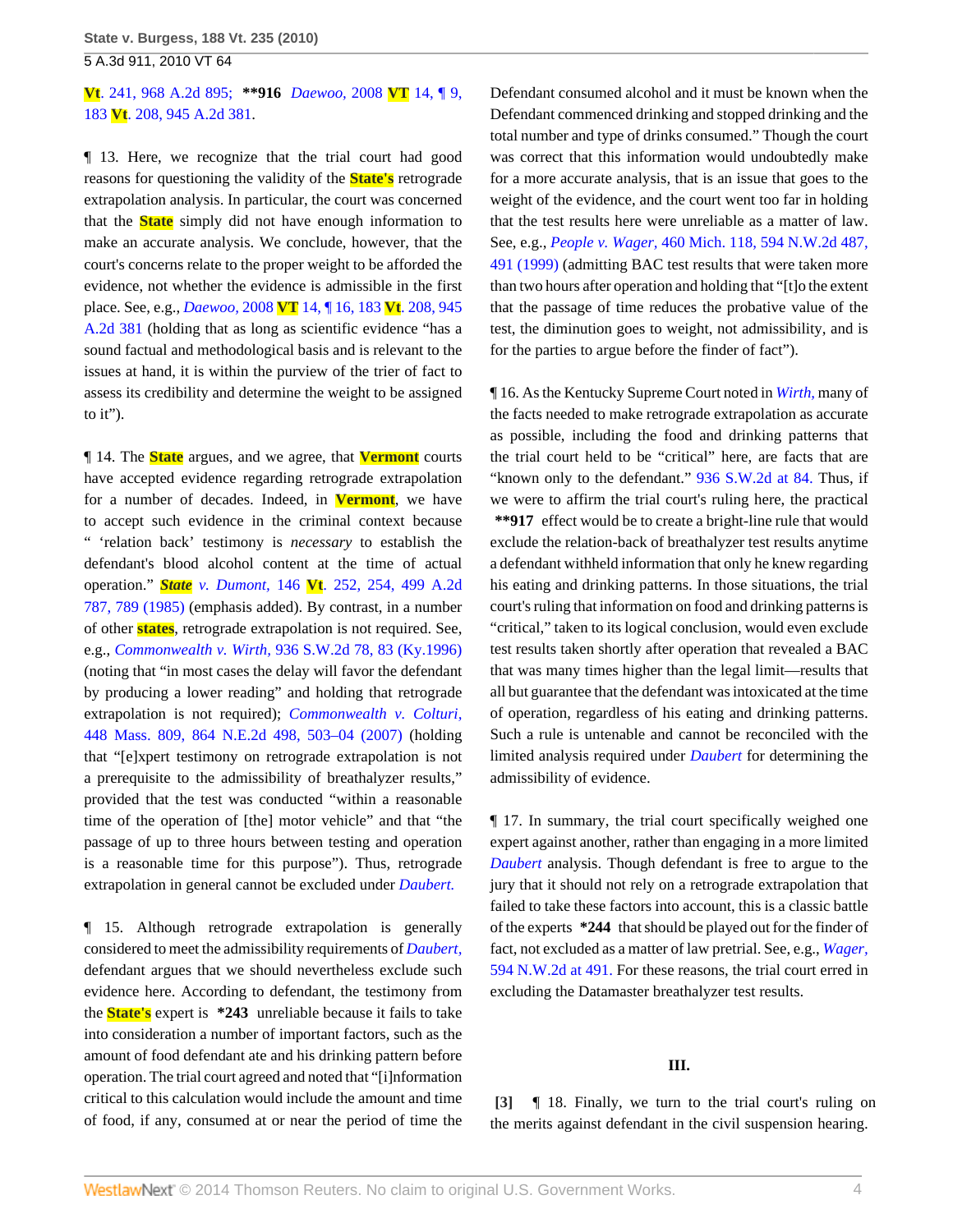<span id="page-4-5"></span>Although the court anchored its ruling in the statutory presumption listed in [23 V.S.A. § 1205\(](http://www.westlaw.com/Link/Document/FullText?findType=L&pubNum=1000883&cite=VTST23S1205&originatingDoc=I8d262209860111dfbe8a8e1700ec828b&refType=LQ&originationContext=document&vr=3.0&rs=cblt1.0&transitionType=DocumentItem&contextData=(sc.Search))n), we need not address whether that presumption applies here because we find that the court's decision can be upheld without resort to  $\frac{8}{9}$ [1205](http://www.westlaw.com/Link/Document/FullText?findType=L&pubNum=1000883&cite=VTST23S1205&originatingDoc=I8d262209860111dfbe8a8e1700ec828b&refType=LQ&originationContext=document&vr=3.0&rs=cblt1.0&transitionType=DocumentItem&contextData=(sc.Search))(n). [5](#page-4-4) See *[Larkin v. City of Burlington,](http://www.westlaw.com/Link/Document/FullText?findType=Y&serNum=2001326306&pubNum=162&fi=co_pp_sp_162_556&originationContext=document&vr=3.0&rs=cblt1.0&transitionType=DocumentItem&contextData=(sc.Search)#co_pp_sp_162_556)* 172 **Vt**. 566, 568, [772 A.2d 553, 556 \(2001\)](http://www.westlaw.com/Link/Document/FullText?findType=Y&serNum=2001326306&pubNum=162&fi=co_pp_sp_162_556&originationContext=document&vr=3.0&rs=cblt1.0&transitionType=DocumentItem&contextData=(sc.Search)#co_pp_sp_162_556) (mem.) (this Court may affirm for any reason supported by the record).

¶ 19. Here, the trial court had ample support in the record for concluding that defendant's BAC was at or above 0.08. Defendant does not contest the validity of the test results, which revealed a BAC of between 0.117 and 0.126 just over two hours after operation. Although defendant's expert implied that these results could not be related back because defendant might have still been in the absorption phase at the time of testing, these conclusions were entirely hypothetical and based on the theory, unsupported by any evidence in this case, that defendant drank large quantities of alcohol immediately before operating his vehicle. See *State [v. Gray,](http://www.westlaw.com/Link/Document/FullText?findType=Y&serNum=1989004407&pubNum=162&fi=co_pp_sp_162_1192&originationContext=document&vr=3.0&rs=cblt1.0&transitionType=DocumentItem&contextData=(sc.Search)#co_pp_sp_162_1192)* 150 **Vt**[. 184, 186–87 & n. 1, 552 A.2d 1190, 1192 &](http://www.westlaw.com/Link/Document/FullText?findType=Y&serNum=1989004407&pubNum=162&fi=co_pp_sp_162_1192&originationContext=document&vr=3.0&rs=cblt1.0&transitionType=DocumentItem&contextData=(sc.Search)#co_pp_sp_162_1192) [n. 1 \(1988\)](http://www.westlaw.com/Link/Document/FullText?findType=Y&serNum=1989004407&pubNum=162&fi=co_pp_sp_162_1192&originationContext=document&vr=3.0&rs=cblt1.0&transitionType=DocumentItem&contextData=(sc.Search)#co_pp_sp_162_1192) (rejecting a similar " 'chug-a-lug' theory" because the evidence did not support it). Defendant did not personally testify or present any witnesses who could attest to **\*245** defendant's eating and drinking patterns leading up to operation of the vehicle. The theory of **\*\*918** defendant's expert was therefore purely speculative. Indeed, the only

evidence in the record on this point directly contradicted any "chug-a-lug" theory because the trooper testified that defendant told him that he had drunk only "one beer" shortly before driving. Defendant therefore failed to rebut the testimony of the **State's** expert that, if anything, defendant's BAC at the time of operation was significantly *higher* than the BAC levels recorded more than two hours later when he took the Datamaster breathalyzer test. See *Wirth,* [936 S.W.2d](http://www.westlaw.com/Link/Document/FullText?findType=Y&serNum=1996221102&pubNum=713&fi=co_pp_sp_713_83&originationContext=document&vr=3.0&rs=cblt1.0&transitionType=DocumentItem&contextData=(sc.Search)#co_pp_sp_713_83) [at 83](http://www.westlaw.com/Link/Document/FullText?findType=Y&serNum=1996221102&pubNum=713&fi=co_pp_sp_713_83&originationContext=document&vr=3.0&rs=cblt1.0&transitionType=DocumentItem&contextData=(sc.Search)#co_pp_sp_713_83) (recognizing that in most cases any delay in testing aids defendant by lowering the BAC reading). Thus, given that the Datamaster breathalyzer test results were well above the legal limit of 0.08, combined with expert testimony from the **State** that defendant's BAC was higher at the time of operation, and absent any evidentiary basis to believe that defendant's BAC could have been lower at the time of operation, the trial court was correct to rule against defendant in the civil suspension hearing.

*The trial court's ruling in the civil suspension hearing is affirmed; the court's ruling in the criminal matter is reversed and remanded for proceedings consistent with this decision.*

#### **Parallel Citations**

5 A.3d 911, 2010 VT 64

#### Footnotes

- <span id="page-4-0"></span>[1](#page-1-0) The trooper later discovered a third unopened bottle of beer (this one also in one of defendant's jacket pockets), but this occurred after the trooper issued the exit order and is therefore irrelevant to our analysis of the propriety of the exit order.
- <span id="page-4-1"></span>[2](#page-1-1) It was not improper for the trial court to find that evidence was inadmissible in a criminal proceeding but admissible in the civil suspension hearing. See V.R.C.P.  $80.5(f)(3)$  (noting that in civil suspension hearings "[e]vidence is admissible if it is of a type commonly relied upon by reasonably prudent persons in the conduct of their affairs, and the **Vermont** Rules of Evidence are inapplicable except for the rules respecting privilege").
- <span id="page-4-2"></span>[3](#page-2-2) Defendant does not contest on appeal whether the initial stop was justified or whether the police officer had probable cause to arrest defendant once defendant failed several of the field sobriety tests.
- <span id="page-4-3"></span>[4](#page-2-3) We have held that the reasonable-suspicion threshold necessary for an exit order is equivalent to the threshold of suspicion required to administer a PBT under [23 V.S.A. § 1203\(](http://www.westlaw.com/Link/Document/FullText?findType=L&pubNum=1000883&cite=VTST23S1203&originatingDoc=I8d262209860111dfbe8a8e1700ec828b&refType=LQ&originationContext=document&vr=3.0&rs=cblt1.0&transitionType=DocumentItem&contextData=(sc.Search))f). *State v. Santimore,* 2009 **VT** 104, ¶ 9, 186 **Vt**[. 638, 987 A.2d 332](http://www.westlaw.com/Link/Document/FullText?findType=Y&serNum=2020370515&pubNum=162&originationContext=document&vr=3.0&rs=cblt1.0&transitionType=DocumentItem&contextData=(sc.Search)) (mem.) (explaining that "reason to believe" that a person "may be" driving under the influence does not require incontrovertible proof of the underlying offense, only some basis for believing that a suspect may be driving under the influence). In other words, we will uphold the officer's action if the officer can point to reasonable, articulable facts supporting the belief that criminal behavior was afoot. *State [v. McGuigan,](http://www.westlaw.com/Link/Document/FullText?findType=Y&serNum=2016752030&pubNum=162&originationContext=document&vr=3.0&rs=cblt1.0&transitionType=DocumentItem&contextData=(sc.Search))* 2008 **VT** 111, ¶ 14 n. 1, 184 **Vt**[. 441, 965 A.2d 511.](http://www.westlaw.com/Link/Document/FullText?findType=Y&serNum=2016752030&pubNum=162&originationContext=document&vr=3.0&rs=cblt1.0&transitionType=DocumentItem&contextData=(sc.Search))

#### <span id="page-4-4"></span>[5](#page-4-5) [Section 1205](http://www.westlaw.com/Link/Document/FullText?findType=L&pubNum=1000883&cite=VTST23S1205&originatingDoc=I8d262209860111dfbe8a8e1700ec828b&refType=LQ&originationContext=document&vr=3.0&rs=cblt1.0&transitionType=DocumentItem&contextData=(sc.Search))(n) **states** that

if there was at any time within two hours of operating, attempting to operate or being in actual physical control of a vehicle an alcohol concentration of 0.08 or more, it shall be a rebuttable presumption that the person's alcohol concentration was 0.08 or more at the time of operating, attempting to operate or being in actual physical control.

Defendant argues that the trial court committed legal error by invoking this presumption here when it is uncontested that the Datamaster test was taken more than two hours after operation. The trial court reasoned that the statutory presumption was triggered because it was "virtually certain" that anyone with a BAC of between 0.117 and 0.126 roughly two hours and ten minutes after operating a vehicle had a BAC of at least 0.08 ten minutes earlier "at the end of the two-hour window."